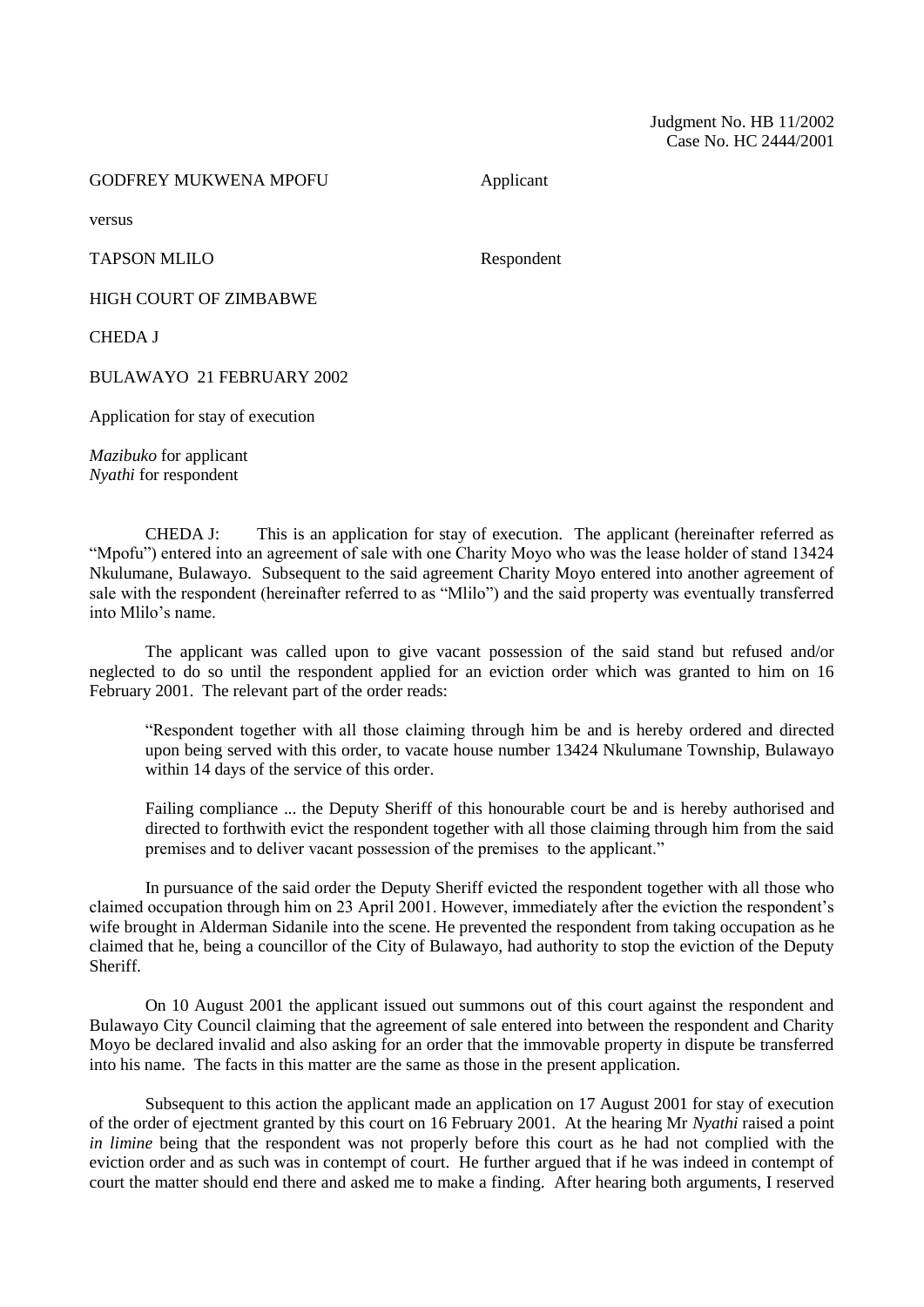my ruling and allowed the applicant to be heard on the main action.

I now deal with the arguments raised *in limine*. Mr *Mazibuko* argued that the applicant was not in contempt for these reasons:

- 1. that the respondent at one stage withdrew his contempt of court proceedings; and
- 2. that if any person was in contempt it was the councillor and his actions cannot be visited upon the applicant.

Indeed it is correct that the respondent attempted to institute contempt of court proceedings against the applicant and later withdrew. This, however, in my view does not assist the applicant in his defence as the contempt is against the order of the court and not against the respondent. The respondent is, however, entitled to institute the said proceedings, as failure by the applicant to comply indeed results in him suffering in the process.

The second point is whether or not the actions of the councillor is legally that of the applicant. I am constrained to look at the order itself and the order in my view should be given its true and ordinary meaning. The order calls upon the applicant and all those who claim under him. In *Baron* v *George* 1994 (2) ZLR 141 (S) at 145C McNALLY JA stated:

"an order of court must be presumed, where it is not ambiguous, to mean what it says."

In this regard the order is clear, so much so that even he who runs can read it. The councillor was summoned by the applicant's wife for the sole objective of stopping the eviction and that objective was indeed achieved.

I have to decide therefore whether in light of the above the applicant was in contempt. In our law failure to comply with a court order for whatever reason renders one contemptuous. In *Lindsay* v *Lindsay (2)* 1995 (1) ZLR (S) 296 at 300D GUBBAY CJ stated:

"The contempt of the order of this court continues until it is purged by compliance."

I hasten to add that I am strengthened by the above observation of the learned Chief Justice which puts paid to all doubts regarding the correct legal position in this regard.

In the present case, after having been served with a warrant of ejectment, the applicant did not appeal against that order, which was the proper course of action to take. He, instead, issued summons against the respondent on the basis of the same facts which were used in the matter where he was ordered to give the respondent vacant possession. He subsequently made this application. In my view, the summons and the present application were purely a ploy to frustrate the court order issued against him. A court order remains in force until it is complied with or set aside on appeal. In as much as it primarily must be complied with, as is what the applicant would have prayed successfully for, this court has equally an interest in its compliance for the insurance of the protection, upholding of the dignity and its respect.

Our courts take a serious view of anybody who disobeys a court order. The English courts hold the same view as stated in the English case of H*adkinson* v *Hadkinson* [1952] 2 All ER 567 (CA) at 569C where ROMER LJ remarked:

"It is the plain and unqualified obligation of every person against, or in respect of, whom an order is made by a competent jurisdiction to obey it, unless and until that order is discharged. The compromising nature of this obligation is shown by the fact it extends even to cases where the person affected by an order believes it to be irregular or even void."

There are two consequences that flow from that obligation. The first is that anyone who disobeys an order of court is in contempt even if he believes it to be irregular. The second is that no application to court